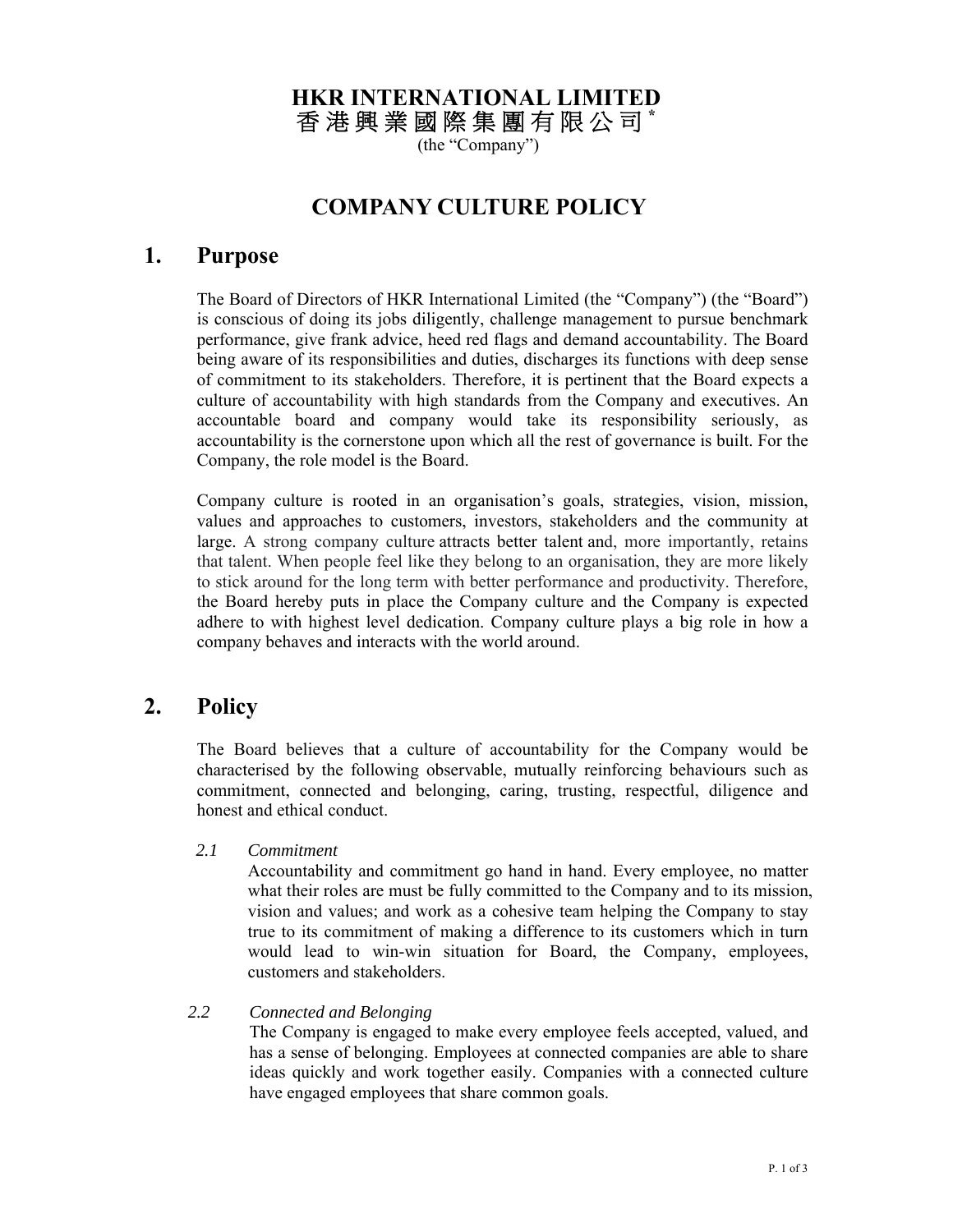Employees of the Company should have a sense of belongingness, and feel proud of working with the Company and should never forget that the Company belongs not to the Board or management but to the owners i.e. its shareholders. It should act in ways that embody independence and accountability.

#### *2.3 Caring*

If employees believe the Company care about them, they care more about their jobs. This affects everything from recruiting new employees to retaining them — and that saves money in the end. In addition, the more the employees feel appreciated and valued, the harder they work to succeed, and thus help the company succeed. If they are passionate about the Company's mission, vision, values and product, they are more invested in the Company and helping it improve and achieve the goals.

#### *2.4 Trusting*

The importance of trust within a company is truly immeasurable. A culture of trust not only promotes a positive work environment, but it can also impact the organisation in more concrete ways. For example, a trusting workplace environment tends to breed more motivated employees, which as every good employer is aware, usually results in increased productivity and creativity. Trusting employees are much more likely to harbour a sense of loyalty for the Company. Trust is the glue that unities the many voices into a cohesive team. The Board and management need to trust that everyone in the Company is working in good faith towards a common earned. One thing management can do to merit the Borad's trust is to support the Board with information that is accurate, timely and complete. In the same vein, to earn the trust of the management, the Board with its competent members, should appreciate the complex issues facing the Company, understand the difference between governance and management, and know how to offer constructive criticism.

#### *2.5 Respectful*

With a respectful workplace, employees are encouraged to express opinions and ideas without interruption—and their coworkers are expected to be courteous when they do just that which create an environment which benefit to development of innovative idea.

#### *2.6 Diligence*

Employees of the Company are expected to do their work meticulously, take advantage of training opportunities and use them to upgrade and update their knowledge. They should also articulate views/suggestions in the interest of the organisation.

#### *2.7 Honest and Ethical Conduct*

 The Board expects that the employees act in accordance with the highest standards of personal and professional integrity, honesty and ethnical conduct, while working on the Company's premises and at locations where the Company's business is being conducted, at Company sponsored business and events, or at any other place where employees are representing the Company. Honest conduct means conduct that is free from fraud or deception. Similarly, ethical conduct to be conducted in conformance with accepted professional standards of conduct and compliance with all applicable laws. Ethical conduct includes the ethical handling of actual or apparent conflict of interest between